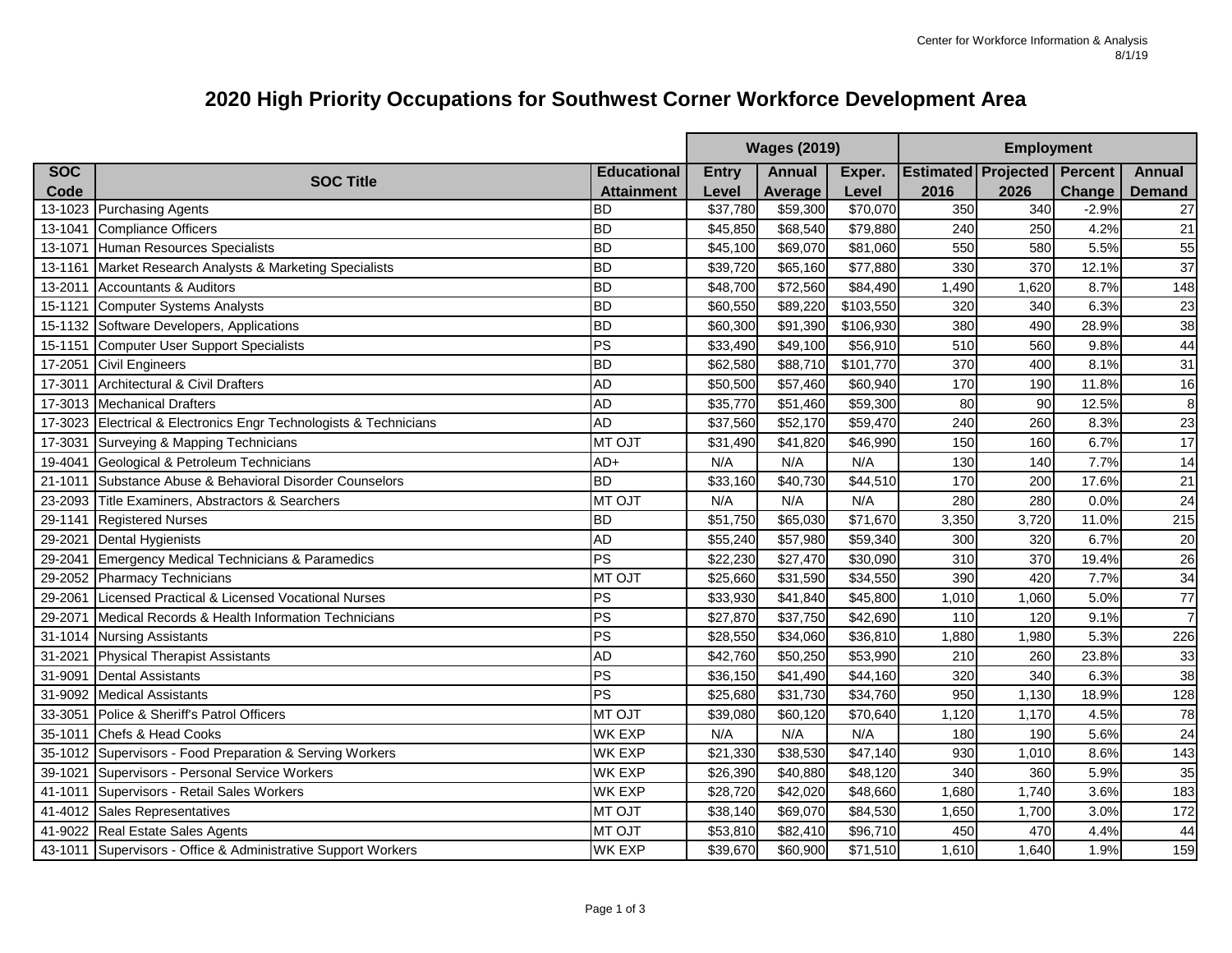## **2020 High Priority Occupations for Southwest Corner Workforce Development Area**

|            |                                                         |                    | <b>Wages (2019)</b> |               |          | <b>Employment</b>                  |       |               |                 |  |
|------------|---------------------------------------------------------|--------------------|---------------------|---------------|----------|------------------------------------|-------|---------------|-----------------|--|
| <b>SOC</b> | <b>SOC Title</b>                                        | <b>Educational</b> | <b>Entry</b>        | <b>Annual</b> | Exper.   | <b>Estimated Projected Percent</b> |       |               | <b>Annual</b>   |  |
| Code       |                                                         | <b>Attainment</b>  | Level               | Average       | Level    | 2016                               | 2026  | <b>Change</b> | <b>Demand</b>   |  |
| 43-3031    | Bookkeeping, Accounting & Auditing Clerks               | $PS+$              | \$25,340            | \$40,340      | \$47,840 | 1,630                              | 1,580 | $-3.1%$       | 172             |  |
| 43-4051    | <b>Customer Service Representatives</b>                 | ST OJT             | \$25,010            | \$37,660      | \$43,990 | 2,030                              | 2,090 | 3.0%          | 266             |  |
| 43-4111    | Interviewers (Contact Tracers)                          | <b>STOJT</b>       | \$17,940            | \$27,270      | \$31,930 | 210                                | 210   | 0.0%          | $\overline{24}$ |  |
| 43-5032    | <b>Dispatchers</b>                                      | <b>MT OJT</b>      | \$32,070            | \$45,860      | \$52,750 | 280                                | 290   | 3.6%          | 26              |  |
| 43-5061    | Production, Planning & Expediting Clerks                | MT OJT             | \$34,740            | \$46,980      | \$53,100 | 290                                | 310   | 6.9%          | 31              |  |
| 43-5071    | Shipping, Receiving & Inventory Clerks                  | <b>STOJT</b>       | \$27,370            | \$38,020      | \$43,340 | 560                                | 550   | $-1.8%$       | 55              |  |
|            | 43-6013 Medical Secretaries & Administrative Assistants | <b>MT OJT</b>      | \$29,440            | \$37,580      | \$41,650 | 700                                | 820   | 17.1%         | 93              |  |
| 43-6014    | Secretaries & Administrative Assistants                 | <b>STOJT</b>       | \$22,550            | \$32,920      | \$38,100 | 3,130                              | 2,870 | $-8.3%$       | 293             |  |
| 43-9061    | Office Clerks, General                                  | <b>STOJT</b>       | \$21,710            | \$34,730      | \$41,230 | 3,250                              | 3,150 | $-3.1%$       | 361             |  |
| 45-2091    | Agricultural Equipment Operators                        | <b>MT OJT</b>      | N/A                 | N/A           | N/A      | 160                                | 170   | 6.3%          | 26              |  |
| 47-1011    | Supervisors - Construction & Extraction Workers         | <b>WK EXP</b>      | \$50,580            | \$75,740      | \$88,320 | 1,280                              | 1,400 | 9.4%          | 139             |  |
| 47-2021    | Brickmasons & Blockmasons                               | LT OJT             | \$45,790            | \$53,970      | \$58,060 | 130                                | 140   | 7.7%          | 12              |  |
| 47-2031    | Carpenters                                              | LT OJT             | \$39,310            | \$56,580      | \$65,210 | 2,210                              | 2,440 | 10.4%         | 232             |  |
| 47-2051    | Cement Masons & Concrete Finishers                      | <b>MT OJT</b>      | \$46,070            | \$52,090      | \$55,100 | N/A                                | N/A   | N/A           | N/A             |  |
| 47-2061    | <b>Construction Laborers</b>                            | <b>STOJT</b>       | \$28,340            | \$41,590      | \$48,220 | 2,570                              | 2,890 | 12.5%         | 308             |  |
| 47-2073    | <b>Operating Engineers</b>                              | MT OJT             | \$36,660            | \$56,900      | \$67,020 | 1,190                              | 1,370 | 15.1%         | 157             |  |
| 47-2111    | Electricians                                            | LT OJT             | \$51,150            | \$70,840      | \$80,690 | 1,140                              | 1,210 | 6.1%          | 135             |  |
|            | 47-2132 Insulation Workers: Mechanical                  | LT OJT             | N/A                 | N/A           | N/A      | N/A                                | N/A   | N/A           | N/A             |  |
| 47-2141    | Painters, Construction & Maintenance                    | MT OJT             | \$29,860            | \$41,880      | \$47,890 | 400                                | 410   | 2.5%          | 36              |  |
|            | 47-2152 Plumbers, Pipefitters & Steamfitters            | LT OJT             | \$35,550            | \$64,240      | \$78,590 | 620                                | 700   | 12.9%         | 75              |  |
| 47-2171    | Reinforcing Iron & Rebar Workers                        | LT OJT             | N/A                 | N/A           | N/A      | N/A                                | N/A   | N/A           | N/A             |  |
| 47-2211    | <b>Sheet Metal Workers</b>                              | LT OJT             | \$37,410            | \$58,730      | \$69,380 | $\overline{70}$                    | 80    | 14.3%         | 9               |  |
| 47-222     | Structural Iron & Steel Workers                         | LT OJT             | N/A                 | N/A           | N/A      | N/A                                | N/A   | N/A           | N/A             |  |
| 47-4051    | Highway Maintenance Workers                             | <b>MT OJT</b>      | \$32,010            | \$46,850      | \$54,260 | 470                                | 490   | 4.3%          | 50              |  |
|            | 47-5013 Service Unit Operators, Oil, Gas, & Mining      | MT OJT             | \$27,940            | \$36,290      | \$40,460 | 280                                | 290   | 3.6%          | 34              |  |
| 49-1011    | Supervisors - Mechanics, Installers & Repairers         | <b>WK EXP</b>      | \$49,300            | \$77,530      | \$91,650 | 620                                | 660   | 6.5%          | 58              |  |
| 49-3021    | Automotive Body & Related Repairers                     | LT OJT             | \$32,980            | \$46,700      | \$53,570 | N/A                                | N/A   | N/A           | N/A             |  |
| 49-3023    | Automotive Service Technicians & Mechanics              | PS                 | \$29,310            | \$39,150      | \$44,070 | 1,060                              | 1,120 | 5.7%          | 105             |  |
| 49-3031    | Bus & Truck Mechanics & Diesel Engine Specialists       | LT OJT             | \$34,290            | \$49,280      | \$56,770 | 510                                | 560   | 9.8%          | 53              |  |
| 49-3042    | Mobile Heavy Equipment Mechanics                        | LT OJT             | \$46,810            | \$63,660      | \$72,090 | 320                                | 350   | 9.4%          | 34              |  |
| 49-9021    | Heating, A/C & Refrigeration Mechanics & Installers     | $PS+$              | \$34,570            | \$53,880      | \$63,540 | 360                                | 400   | 11.1%         | 39              |  |
| 49-9041    | Industrial Machinery Mechanics                          | LT OJT             | \$39,910            | \$54,630      | \$61,990 | 540                                | 580   | 7.4%          | 52              |  |
|            | 49-9043 Maintenance Workers, Machinery                  | LT OJT             | \$29,750            | \$41,870      | \$47,930 | 260                                | 270   | 3.8%          | 28              |  |
|            | 49-9071 Maintenance & Repair Workers, General           | <b>MT OJT</b>      | \$26,560            | \$42,620      | \$50,650 | 1,690                              | 1,800 | 6.5%          | 179             |  |